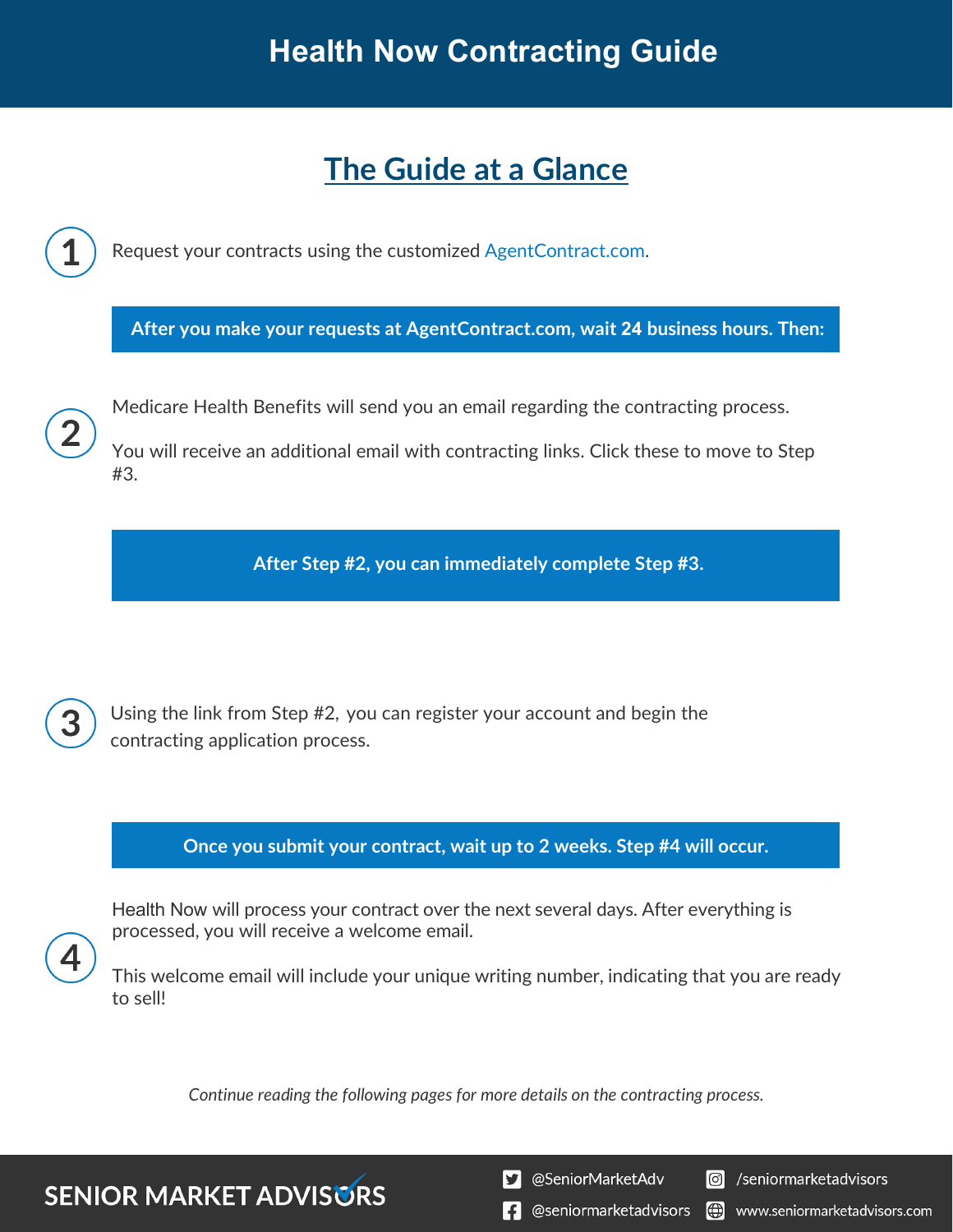**After you request to contract through AC.com, you will receive an email from the Senior Market Advisors Contracting Team with further information on contracting.**

#### **Email Example**:

Hello Agent!

We are reaching out to you in regards to your request to contract with Health Now.

You will receive a unique e-contracting link from contracting@seniormarketadvisors.com within 24-48 hours. Once the link is completed, you will receive a welcome email within 5-7 business days.

If you have any questions or concerns, please email contracting@seniormarketadvisors.com.

Thank you for contracting with Senior Market Advisors.

-Senior Market Advisors Contracting Team

You will also begin receiving contracting links specific to you for the carriers that you requested within 24-48 hrs. These links will be coming from a wide variety of email addresses, so please keep an eye out on your email.

### **Email Example From: noreply@propelicy.com**

| M<br>Propelicy                                                                         | Your action is needed.<br>Please review instructions below. |
|----------------------------------------------------------------------------------------|-------------------------------------------------------------|
| Hello Agent,                                                                           |                                                             |
| You have been invited to register from CHA, please use the link below to activate your |                                                             |
| Propelicy account.                                                                     |                                                             |
| <b>Register Now</b>                                                                    |                                                             |

Note: Your link will be unique to you and will be different than the link in the above example.

### **SENIOR MARKET ADVISURS**

S @SeniorMarketAdv

C /seniormarketadvisors

 $\left| \cdot \right|$  @seniormarketadvisors (.) www.seniormarketadvisors.com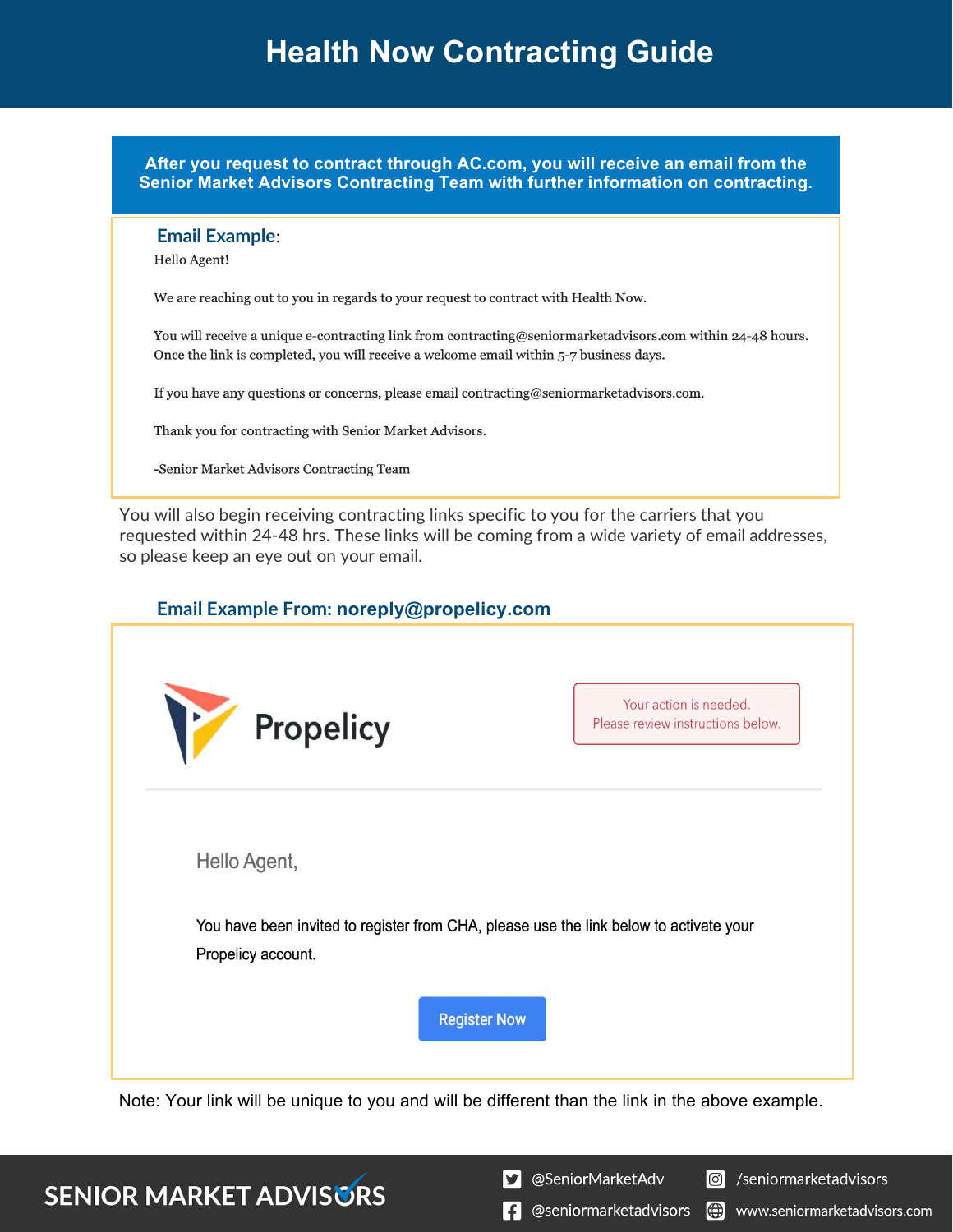- After selecting Register Now, you will be prompted to create a password.
- Once your password is created, select Go to Login.

-After logging in, begin the contracting process by selecting Save & Proceed.

Please confirm your upline.

Save & Exit

Register from Continental Health Alliance. Please confirm that they are your upline agency.

- I would like to register Continental Health Alliance as my upline
- Continental Health Alliance is not my upline

Save & Proceed

- You will need to select the carriers you want to become appointed with by selecting the drop downs and then checking the boxes for each carrier.

Please select which carriers you would like to contract with.

Save & Exit

| ▼ Medicare Advantage         |             |  |
|------------------------------|-------------|--|
| Aetna                        |             |  |
| Allwell                      | Agent PDF A |  |
| AmeriHealth Caritas          | Agent PDF A |  |
| Anthem                       |             |  |
| Capital BlueCross            | Agent PDF A |  |
| CareFirst Medicare Advantage | Agent PDF A |  |
| Cigna Healthspring           |             |  |
| Clear Spring Health          |             |  |
| Clover Health                |             |  |
| Excellus Health Plan         | Agent PDF A |  |
| Fidelis                      | Agent PDF A |  |
| Gateway Health Plan          |             |  |
| HealthNow                    | Agent PDF A |  |
|                              |             |  |

## **SENIOR MARKET ADVISURS**

S @SeniorMarketAdv

C /seniormarketadvisors

www.seniormarketadvisors.com

Ð

 $\left| \cdot \right|$  @seniormarketadvisors